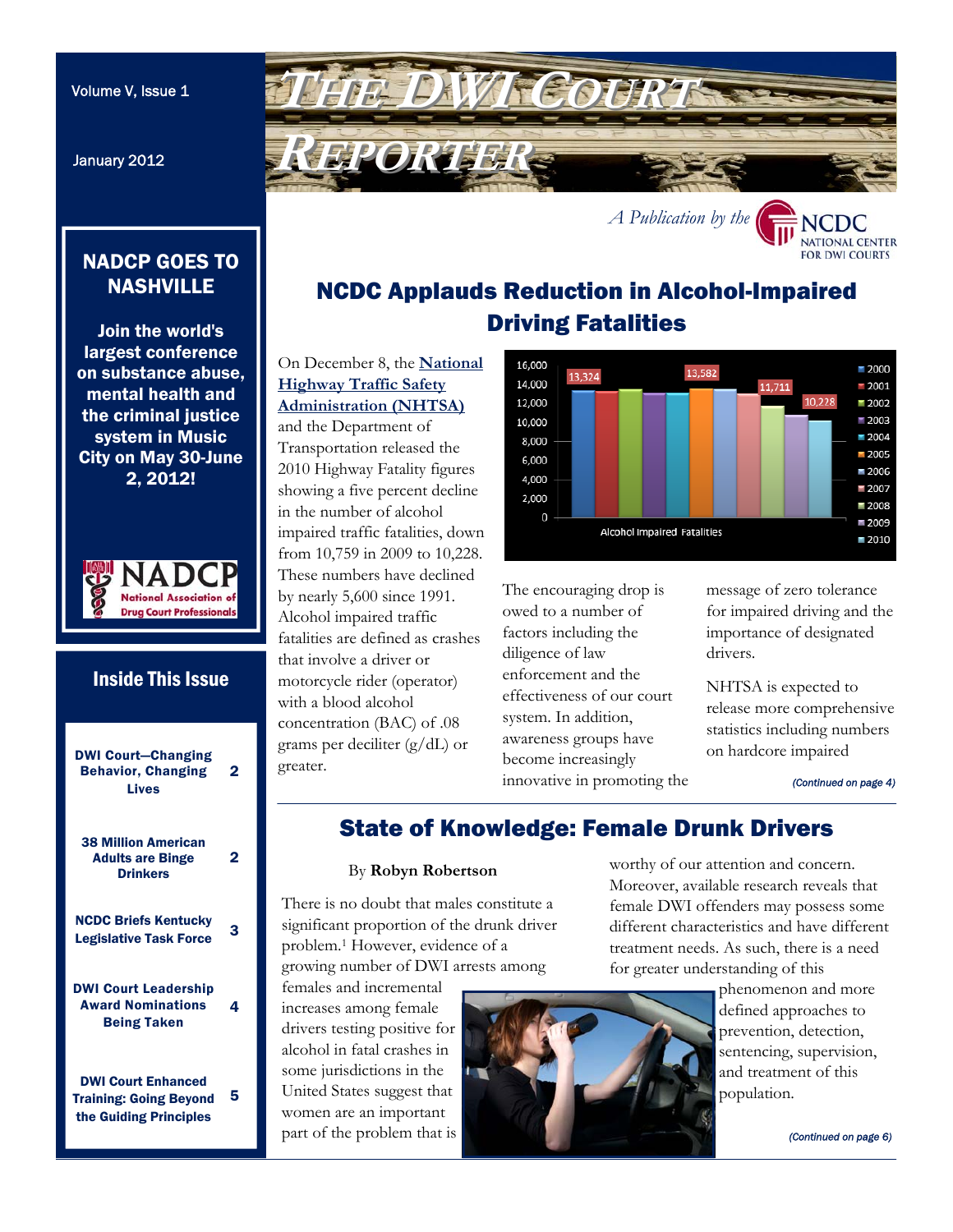## DWI Court—Changing Behavior, Changing Lives

<span id="page-1-0"></span>Washington has 39 counties, but only five DWI courts. In an effort to encourage more counties to start DWI courts, the Washington Traffic Safety Commission created the video, *DWI Court—Changing Behavior, Changing Lives.*

The video is designed to give the viewer a solid understanding of the need for and benefits of DWI Courts. It tells the successful story of those counties in Washington currently operating DWI courts.

Interviews with counselors and clients show the huge difference these Courts make in a DWI offender's life:

"When I first started the DWI Court program I was terrified," says DWI court graduate,"

There were so many conditions I thought I'd never make it through. I hadn't succeeded at too many things. Before, I wouldn't have had a future. Now the DWI Court program has opened up my future. Whatever goals I want, I know I can achieve. The DWI court program has shown me how."

Interviews with prosecutors and county officials appeal to the data driven viewer, telling of the benefits DWI courts have, saving resources and changing lives:

"The DWI court program has lowered the recidivism rate, so it's helped the community," says Spokane County Prosecutor **Brian O'Brian**.

"It's helped my office. It's helped the public defender's office. It helps the individual. It's been an all-win, no-loss situation."

*DWI Courts—Changing Behavior, Changing Lives* is available at: **http:// vimeo.com/19981496**



## 38 Million American Adults are Binge Drinkers

New estimates show that binge drinking is a bigger problem than previously thought. More than 38 million U.S. adults binge drink, about four times a month, and on average the largest number of drinks consumed is eight. Binge drinking is defined as consuming four or more drinks for women and five or more drinks for men over a short period of time.

[As reported in the Center for Disease Control \(CDC\)](http://www.cdc.gov/vitalsigns/index.html) **Vital Signs**, the CDC found that those who were thought less likely to binge drink actually engage in this behavior more often and consume more drinks when they do. While binge

drinking is more common among young adults aged 18–34 years, binge drinkers aged 65 years and older report binge drinking more often—an average of five to six times a month. Similarly, while binge drinking is more common among those with household incomes of \$75,000 or more, the largest number of



drinks consumed on an occasion is significantly higher among binge drinkers with household incomes less than \$25,000—an average of eight to nine drinks per occasion, far beyond the amount thought to induce intoxication.

Adult binge drinking is most common in the Midwest, New England, the District of Columbia, Alaska, and Hawaii. On average, however, the number of drinks consumed when binge drinking is highest in the Midwest and southern Mountain states (Arizona, Nevada, New Mexico, and Utah), and in some states— such as Louisiana, Mississippi, and South Carolina—where binge drinking was less common.

## **Binge drinking is a dangerous and costly public health problem.**

 Most alcohol-impaired drivers binge drink.

 Most people who binge drink are not alcohol dependent or alcoholics.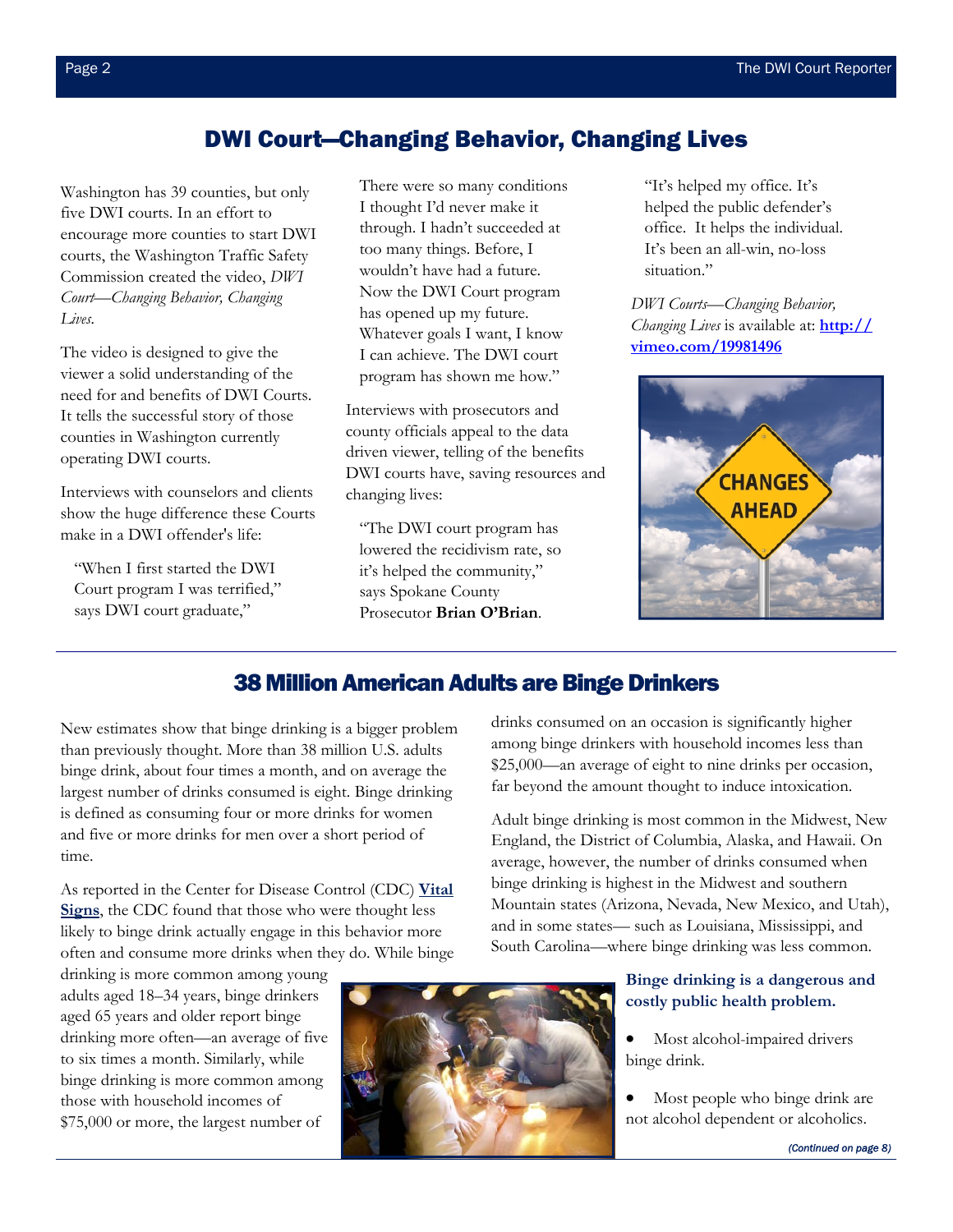for alternatives to

# <span id="page-2-0"></span>NCDC Briefs Kentucky Penal Code and Controlled Substance Act Task Force

### *Task Force hears about DWI Courts as solution for repeat drunk driving*

A task force established to provide the Kentucky Interim Joint Committee on Judiciary and the Legislative Research Commission with recommendations

incarceration heard testimony in November from **David Wallace**, Director of the National Center for DWI Courts (NCDC) and **Matt Stanton**, Vice President of Corporate Affairs and Corporate Social Responsibility for **[Beam Inc.](http://www.beamglobal.com/)**  The **Penal Code and Controlled Substance Act Task Force** was urged to look closely at DWI Courts as a solution for repeat drunk

driving and the social and economic devastation it causes.

Nationally, there are over two million drivers with three or more DWI convictions and repeat drunk drivers are overrepresented each year in alcohol-related crashes. In Kentucky, repeat drunk drivers were responsible for 73% of drunk driving fatalities over the last five years. One-third of the 20,000 people arrested in 2009 for drunk driving were repeat offenders. DWI Courts are designed exclusively for drunk drivers with clinical alcohol dependence, most commonly those with repeat DWI convictions or a Blood Alcohol Content (BAC) of .15 or higher at arrest. There are currently over 560 DWI Courts in operation nationwide.

DWI Courts operate similar to the highly successful Drug Courts,

emphasizing accountability through a combination of strict supervision and intensive treatment aimed at permanently changing criminal behavior.



to 89 Drug Courts but no DWI Courts. "Kentucky's strong Drug Court infrastructure can provide the backbone for the development of a sustainable

Kentucky is currently home

DWI Court program," said David Wallace. "This task force has an opportunity to make a significant impact on Kentucky's criminal justice system by changing the way hardcore DWI offenders are handled. DWI Courts have demonstrated unparalleled results with this population. They are a

proven strategy that saves lives and tax dollars."

Though DWI Courts have not been in existence as long as Drug Courts, there is a growing body of

research supporting their effectiveness at reducing recidivism and saving money. Mr. Wallace testified that recent research concluded that DWI

offenders graduating from three DWI Courts in Georgia were 65% less likely to be re-arrested for a new DWI offense, preventing between 47 and 112 new repeat DWI arrests. Research from Michigan has found that DWI Courts save the criminal justice system time and money compared to traditional courts.

The National Center for DWI Courts is the only national training and advocacy organization for DWI Courts and was founded through a partnership between NADCP and Beam, Inc in 2007. In the years since, the number of DWI Courts has increased by 170%.

Communities in the Commonwealth of Kentucky have embraced the Drug Court model and it is hoped that the task force will consider extending this model to tackle the problem of hardcore drunk driving in Kentucky.

DWI Courts are supported by a wide range of national organizations and Federal agencies, including the

"Kentucky's strong Drug Court infrastructure can provide the backbone for the development of a sustainable DWI Court program," said NCDC Director David Wallace.

**National [Transportation](http://www.ntsb.gov/)  Safety Board (NTSB)**. NTSB submitted a written statement to the panel, further DWI Courts and the

importance of implementing a comprehensive strategy to reduce drunk driving.

highlighting the effectiveness of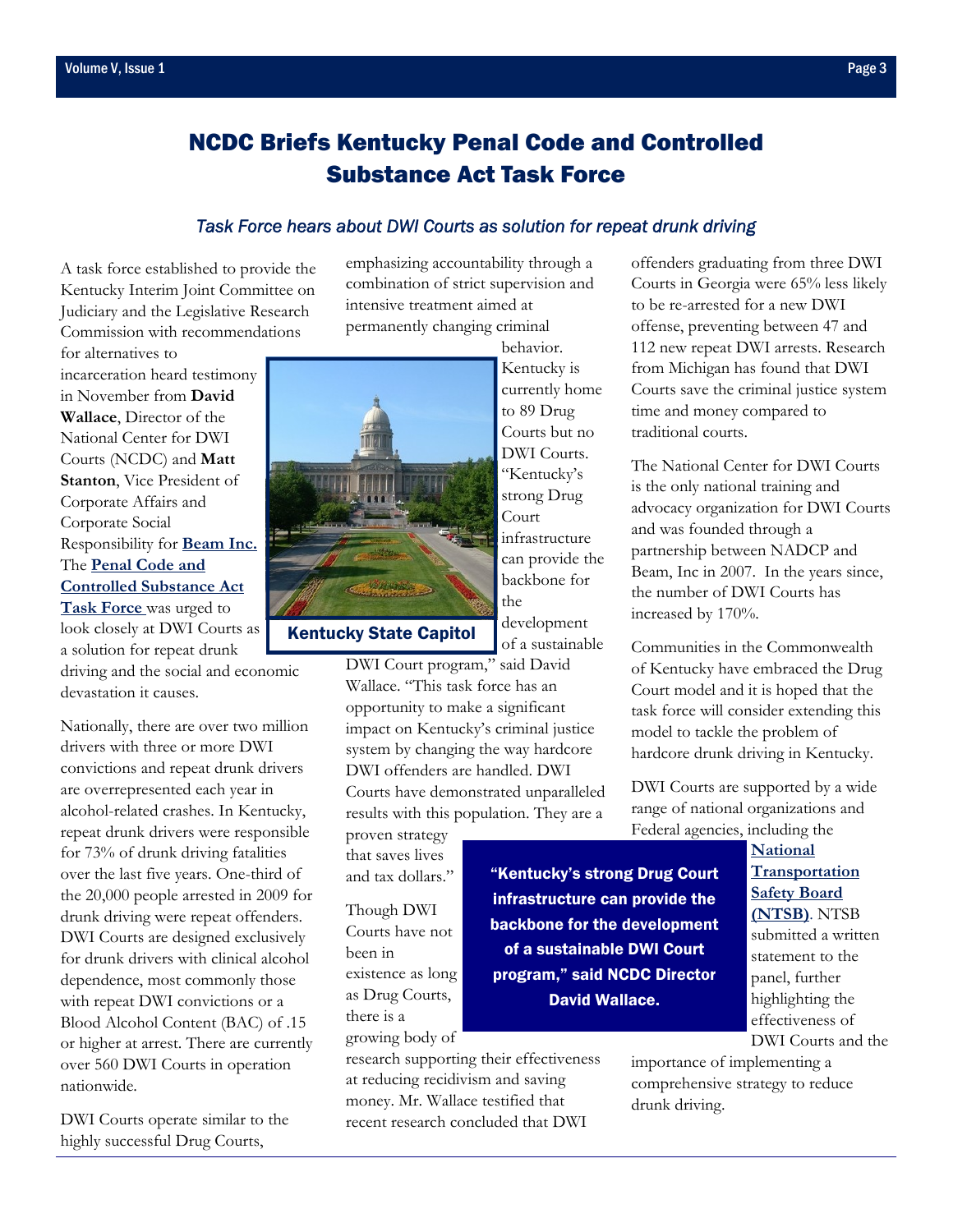## DWI Court Leadership Award Nominations Being Taken

## <span id="page-3-0"></span>The NCDC is now taking applications for the **2012 National [DWI Court Leadership Award](https://www.dwicourts.org)**.

This award shines a spotlight of commendation on an individual and/ or organization who through their tireless efforts have saved countless lives and made communities a safer place. The nominee must meet the eligibility requirements listed below. The qualifications of the nominee must be outlined in letters of nomination from three (3) different DWI Court professionals.

## **Eligibility requirements and guidelines**

The nomination must meet the following four criteria to be considered:

- The person and/or organization contributed to the advancement of the nation's DWI Court effort, and demonstrated significant personal leadership and exemplary performance through both specific results and public recognition at the local, regional, state, or national level; and
- The person is living and has not won before; and
- The person and/or organization must be named in a letter of nomination from three separate DWI Court practitioners, articulating how the nominee meets the foregoing criteria; and

 The person nominated and the nominating individuals must be current members of NADCP.

These three individuals should be well acquainted with the person being nominated for the award. They should be able to articulate in writing why the nominee should receive the award. They should also be ready to discuss their nominee with the Director of the National Center for DWI Courts.

## **Important Dates**

Nominations should be submitted to the Director of the National Center for DWI Courts no later than **March 19, 2012**. The winner will be announced

*[\(Continued on page 8\)](#page-7-0)* 

## NCDC Applauds Reduction in Alcohol-Impaired Driving Fatalities

drivers early this year, however there remains concern that hardcore

impaired drivers, those with a BAC of .15 or higher or a previous DWI conviction, will continue to pose a significant threat to public safety. The group is traditionally overrepresented in traffic fatalities. In 2009 hardcore

impaired drivers were involved in 70 percent of all fatal alcohol impaired crashes. Across the nation there remain more than two million impaired drivers with three or more DWI convictions and 400,000 with five or more.

*[\(Continued from page 1\)](#page-0-0)* "The National Center for DWI Courts applauds the reduction in alcohol impaired driving fatalities" said **David Wallace**, Director of the National

Center for

2010 Highway Fatality figures show a five percent decline in the number of alcohol-impaired traffic fatalities, down from 10,759 in 2009 to 10,228.

DWI Courts, "however we believe that more must be done to ensure that hardcore impaired drivers do not continue to

pose such an overwhelming danger on our roads. Clearly, traditional sanctions do not work for this population; we must look to DWI Courts as a solution designed specifically to permanently change their behavior."

DWI Courts protect public safety by using the highly successful Drug Court model, which blends accountability and long-term treatment to address the root cause of repeat and high BAC impaired driving: alcohol and other substance dependency. Participants are intensely supervised, regularly and randomly tested for alcohol use, required to appear weekly in court, and receive incentives for doing well and sanctions for not living up to their obligations.

There are now more than 560 DWI Courts in the United States. Their growth has been due, in part, to their success at reducing recidivism among hardcore impaired drivers and saving valuable criminal justice resources.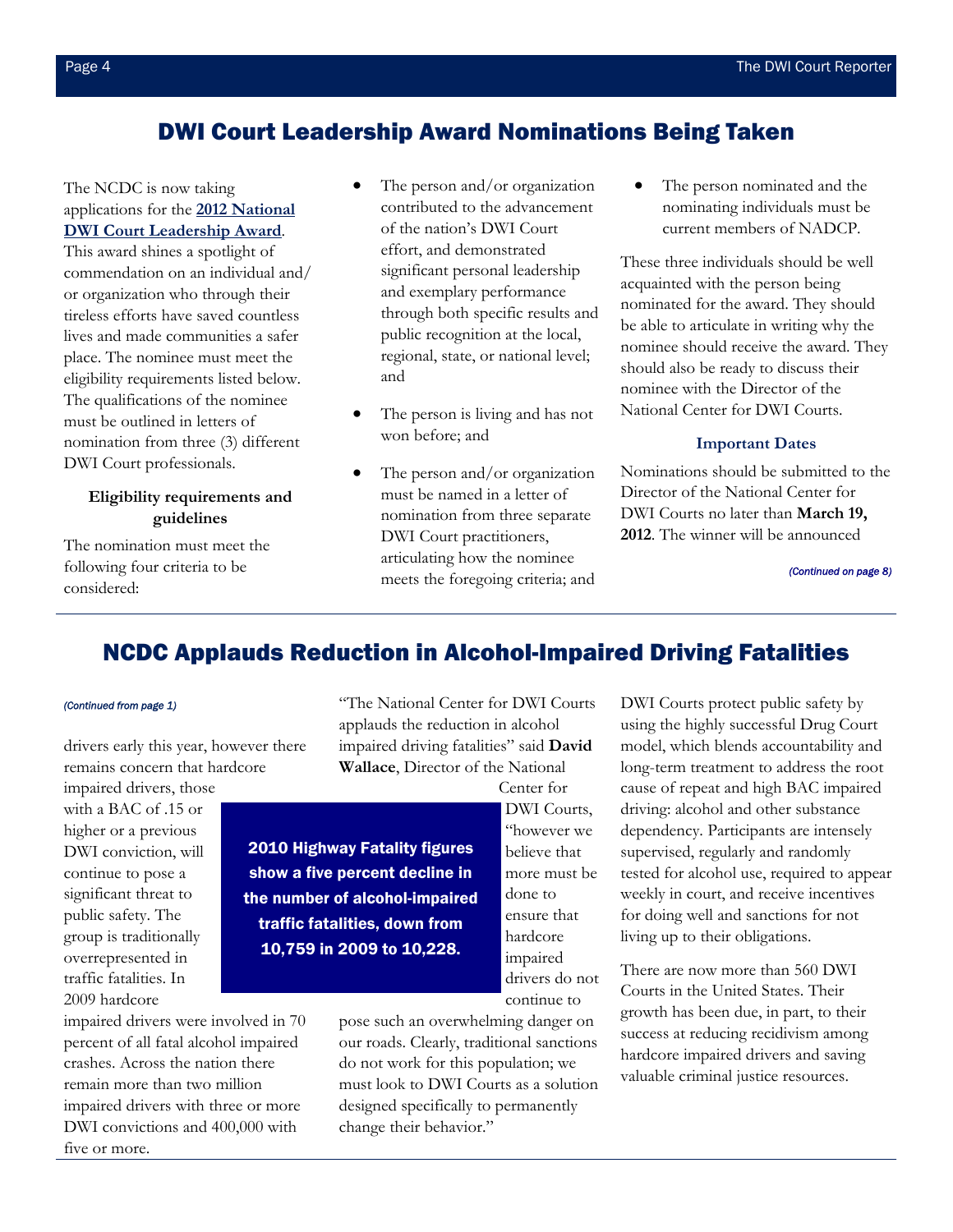# <span id="page-4-0"></span>DWI Court Enhanced Training: Going beyond the Guiding Principles and Key Components

#### By: **Brenidy Rice**

The Colorado Judicial Department State Court Administrator's Office planned and hosted a DWI Court Enhanced Training. This was the first training of its kind in Colorado as it focused solely on DWI Courts and almost every Colorado DWI Court team was represented. **The conference was made possible throu[gh technical assistance \(TA\)](http://www.dwicourts.org/resources/technical-assistance)  from the National Center for DWI Courts (NCDC) and a grant from the Colorado Department of Transportation (CDOT).** 

This was an advanced training that focused on how to successfully operate a DWI Court through a coordinated team effort and the unique elements required in treating the multiple DWI offender. There were nine DWI Court teams present at the training with almost 100 people attending including the DWI Court Judge, Prosecutor, Public Defender/Defense Counsel, Coordinator, Treatment, Researcher/ Evaluator, Law Enforcement and Probation.

The need for this type of training became apparent after the DWI Courts were

surveyed

around the state. The survey included questions about adhering to the key components and guiding principles, current operations and needs. The results of the survey overwhelmingly showed a need and desire for DWI Court-specific training. This need was further emphasized after observing

and meeting with several DWI Court teams around the State.

The enhanced areas of focus presented at the conference were the treatment continuum for the multiple DWI offender, overcoming barriers to effective treatment, community supervision, drug testing, advanced psychopharmacology, operating in rural areas and effective teamwork and planning.



Jon Crowder leading a team-building activity using an egg shaker.

Overall, evaluation scores indicated the applicable information to participants. However, feedback clearly indicated the need to include basic information about DWI Courts to more effectively build the foundation for the advanced material. The important lesson from

> this experience is presentation of building block material such as the 10 key guiding principles, basic DWI Court program structure and research on the efficacy of DWI Courts cannot be reviewed too many times. Several comments also indicated

the networking opportunities were invaluable and many participants requested more scheduled opportunities to connect with colleagues from other DWI Courts. In planning the conference, the value of connecting with other practitioners was determined to be important and a

networking lunch was integrated into the program. However, it was

> apparent this time was not long enough and perhaps a scheduled, facilitated, breakout discussion with each of the team member roles would have added value to the experience.

Participant feedback also indicated teambuilding sessions were important to the training. Frequently, teams do not have time to get together without other agendas to work on functioning as a

team, build trust and address any underlying issues. This training provided the opportunity to learn about and apply team dynamics to one's own team, in addition to participating in a unique team-building program that involved playing musical instruments as a group. Although this required many people to go outside of their comfort zone, the response was overwhelmingly positive.

DWI Courts present unique challenges and require targeted, multi-discipline cross training in order to build a program that is effective. The 2011 DWI Court training proved to be a good start to providing research-based, DWI-specific information to all teams with the hope of expanding and deepening the knowledge this training can provide in the future.

**Editor's Note:** *Ms. Rice is the Colorado DWI Court State Coordinator and as such provides statewide coordination of Problem Solving Courts including strategic planning, sustainability, training and technical assistance for local programs.* 

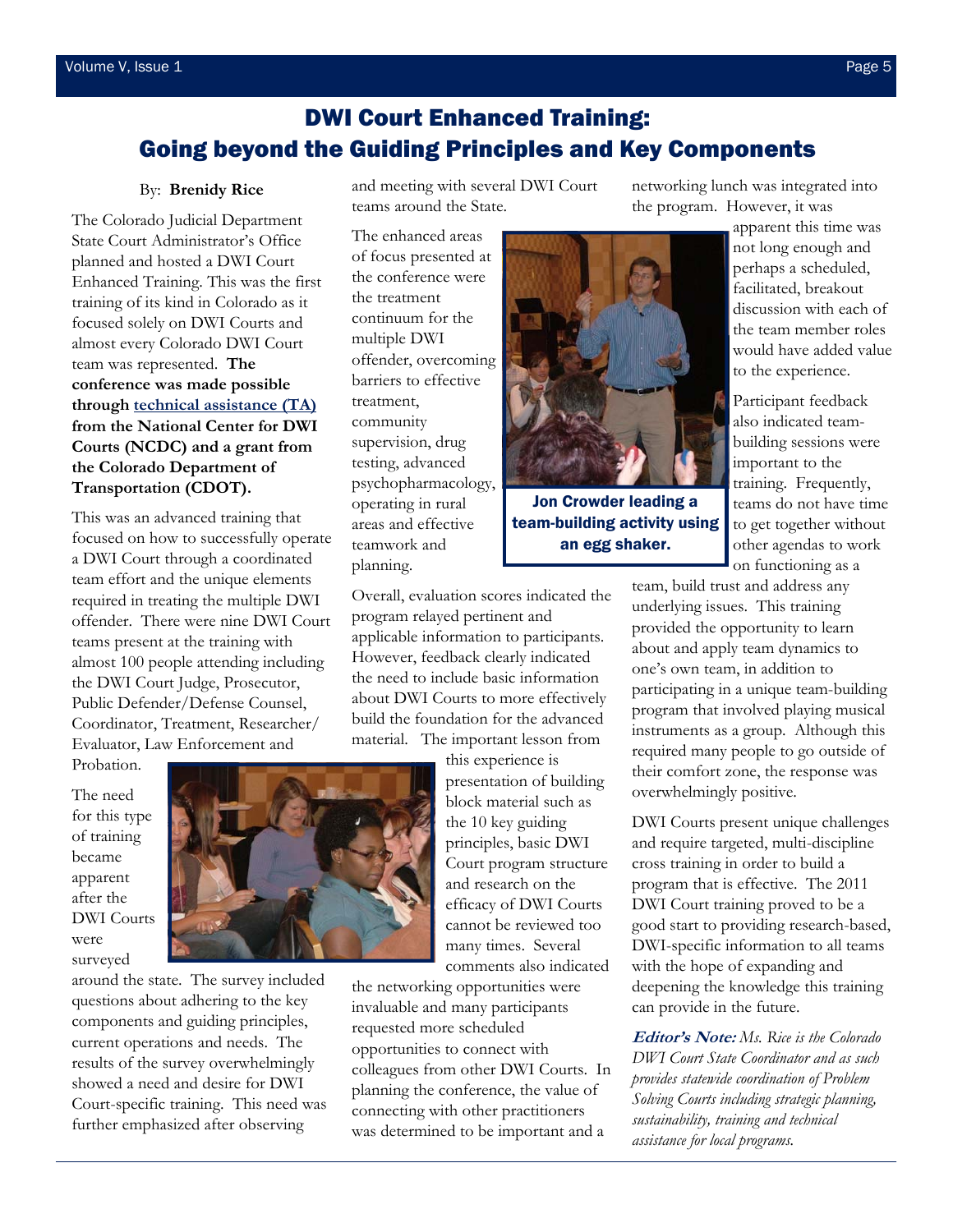## State of Knowledge: Female Drunk Drivers

To address this gap, **the Traffic [Injury Research Foundation](http://tirf.ca/)  (TIRF)** has released a new report entitled "State of Knowledge: Female Drunk Drivers" under funding from **[The Century Council](http://www.centurycouncil.org/)**. The report describes the magnitude of the female drunk driver problem, the characteristics of these offenders, the current involvement of female drivers testing positive for alcohol in fatal crashes, and what is known about effective strategies to manage this population.

### **Magnitude of the problem**

Data from a number of different sources reveal that a relatively small percentage of females self-report drinking and driving (10-20%) and that this number has been stable for many years.2 However, there is growing data to suggest that DWI arrests for women have risen nationally, especially in some jurisdictions, in the last three decades.3 To illustrate, in 1980, just



9% of those arrested for DWI were female; this percentage rose to nearly 15% by 1996 and 20% by 2004. The number of female DWI arrests has risen nationally by 28.8% between 1998 and 2007.4

<span id="page-5-0"></span>*[\(Continued from page 1\)](#page-0-0)* An examination of alcohol crash data from the U.S. Fatality Analysis Reporting System (FARS) indicates that the involvement of female drivers in alcohol impaired road crashes has remained fairly stable with incremental

> Research indicates that there is a need to treat a significant part of the female drunk driver population for mental health problems.

increases. Females accounted for 12% of alcohol impaired drivers in the 1980s, 13% in the 1990s, and 14% in the 2000s. Since 2006, the

percent of women drivers who tested positive for any amount of alcohol in fatal crashes has averaged 16% and in 2008 there were 1,837 fatalities in crashes involving a alcohol impaired female driver.5 Of interest, it has been argued that the incremental increases in female drunk drivers in crashes is due to sharper declines in male compared to female rates of DWI from the 1980s to the 1990s.6

## **Characteristics of Female Offenders**

For the most part, the profile of female drunk driving offenders differs somewhat from that of male drunk driving offenders, yet they also share some common characteristics.

 A substantial proportion of female drunk drivers experience alcohol problems; furthermore the gravity and complexity of those problems is not insignificant.7 Females tend to develop substance abuse problems older than men do. They also tend to develop them faster than men and require medical intervention on average four years earlier.8

 The average age of a female drunk driver is 31, although this fact is drawn from older research.9 Generally, rates of involvement in alcohol related motor vehicle

> crashes decrease with age, and the population of greatest concern is often young females.10 In particular, the increasing involvement of young women with alcohol, in combination with their inexperience with driving and their

growing propensity for risky driving,11 warrants attention and further research.

- Research indicates that there is a need to treat a significant part of the female drunk driver population for mental health problems. Female DWI offenders have significantly higher psychiatric co-morbidity relative to their male counterparts.12 Diagnoses of anxiety, depression and post-traumatic stress disorder (PTSD) are common among female impaired driving offenders. The use of drugs also appears to be somewhat common among female impaired drivers.13
- Many female DWI offenders who were admitted to addiction treatment had multiple factors that contributed to their alcohol consumption including a history of alcoholism within the family, experience with abuse, anxiety and depression, and family and personal relationships that encouraged heavy drinking.14

*[\(Continued on page 7\)](#page-6-0)*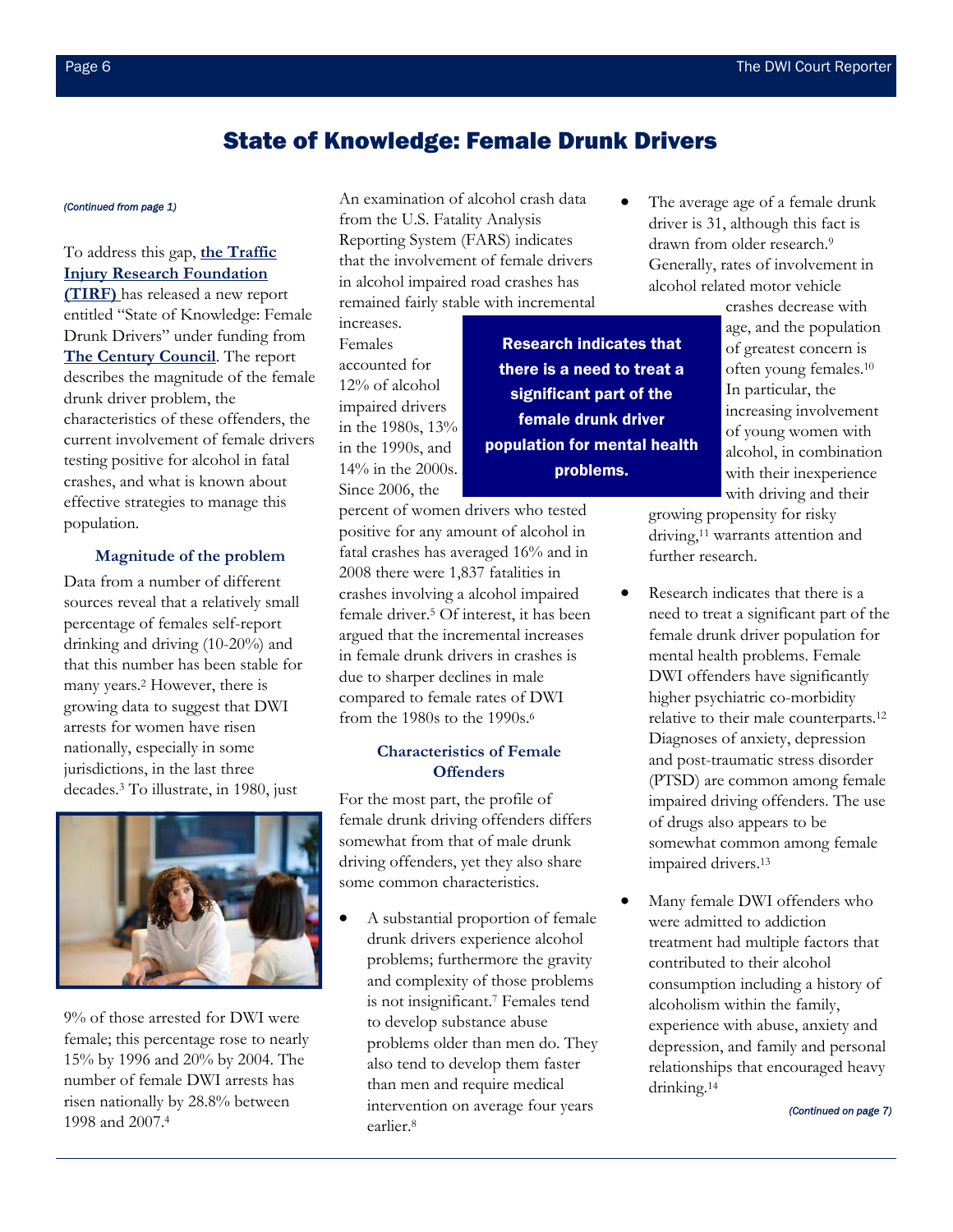## State of Knowledge: Female Drunk Drivers

#### **Effective Programs and Practices**

Little is known about the effectiveness of programs and interventions for convicted female drunk drivers, although data illustrate that women account for 15-25% of DWI offenders in traditional drunk driving programs such as alcohol monitoring and DWI courts. Available research mainly focuses on treatment effectiveness among substance abusing females.



Once in treatment, there is little general difference between males and females in terms of effectiveness, including program retention, completion and outcomes.15

 A review of studies examining substance abusing women in treatment found that certain characteristics are associated with better outcomes in terms of treatment retention and completion for both men and women. These characteristics include lower levels of psychiatric symptoms, higher income, being employed, having higher levels of education, and social supports, as well as having personal and social stability.16 However, many of these predictors vary by gender and have been found to be associated with women's retention in substance abuse treatment.17

<span id="page-6-0"></span>*[\(Continued from page 6\)](#page-5-0)* Features of effective programs include:

- Access to substance abuse treatment could be enhanced by providing childcare and family services to women, including transportation.18
- Customized treatment to address each person's particular needs.19
- Individual counseling should be offered to women when possible.20
- Women-only programs should be made available when possible, and when not, the option of women-only groups should be offered.21
- Programs which address the needs of different sub-groups of offenders may be more beneficial than gender-specific programs alone.22

#### **Conclusion**

In summary, female drunk drivers are a problem that is worthy of our attention and concern, and more research about what works with female drunk drivers in relation to the effectiveness of traditional sanctions is needed. Much of the available research about this population is outdated, and renewed efforts to examine this population can do much to inform the development of effective programs and practices targeted towards the risks and needs of this population. In particular, greater understanding of what particular components of treatment produce better outcomes and what specific features contribute to change23 can inform efforts to address this problem.

To access the executive summary or full report on Female Drunk Drivers, contact Sara Oglestone, Manager of Marketing and Communications at sarao@tirf.ca or 1(877) 238-5235.

*Editor's Note: Ms. Robyn Robertson is President and CEO of the Traffic Injury Research Foundation (TIRF), a charitable, independent road safety institute. TIRF is a world leader in research, safety programs, and policy development.* 

#### **Endnotes**

- 1. Argeriou et al. 1986; Jones and Lacey 2001; Zador et al. 2000; Mayhew et al. 2003.
- 2. Drew et al. 2010; Royal 2003; Schwartz and Rookey 2008; Wilsnack et al. 1984.
- 3. NHTSA 2009a; Schwartz and Steffensmeier 2007.
- 4. Lapham et al. 2000; Schwartz and Rookey 2008.
- 5. NHTSA 2009a.
- 6. Schwartz and Rookey 2008.
- 7. White and Hennessey 2006.
- 8. Green 2006; McMurran et al. 2011.
- 9. Shore and McCoy 1987.
- 10. Peck et al. 2008.
- 11. Lynskey et al. 2007; Tsai et al. 2010.
- 12. Maxwell and Freeman 2007.
- 13. Maxwell and Freeman 2007;SAMHSA 2005.
- 14. White and Hennessey 2006.
- 15. Greenfield et al. 2007.
- 16. Greenfield et al. 2007.
- 17. Greenfield et al. 2007.
- 18. Green 2006.
- 19. Freeman et al 2011.
- 20. Sun 2006.
- 21. Grella and Greenwell 2004.
- 22. Tsai et al. 2010.
- 23. Sun 2006.